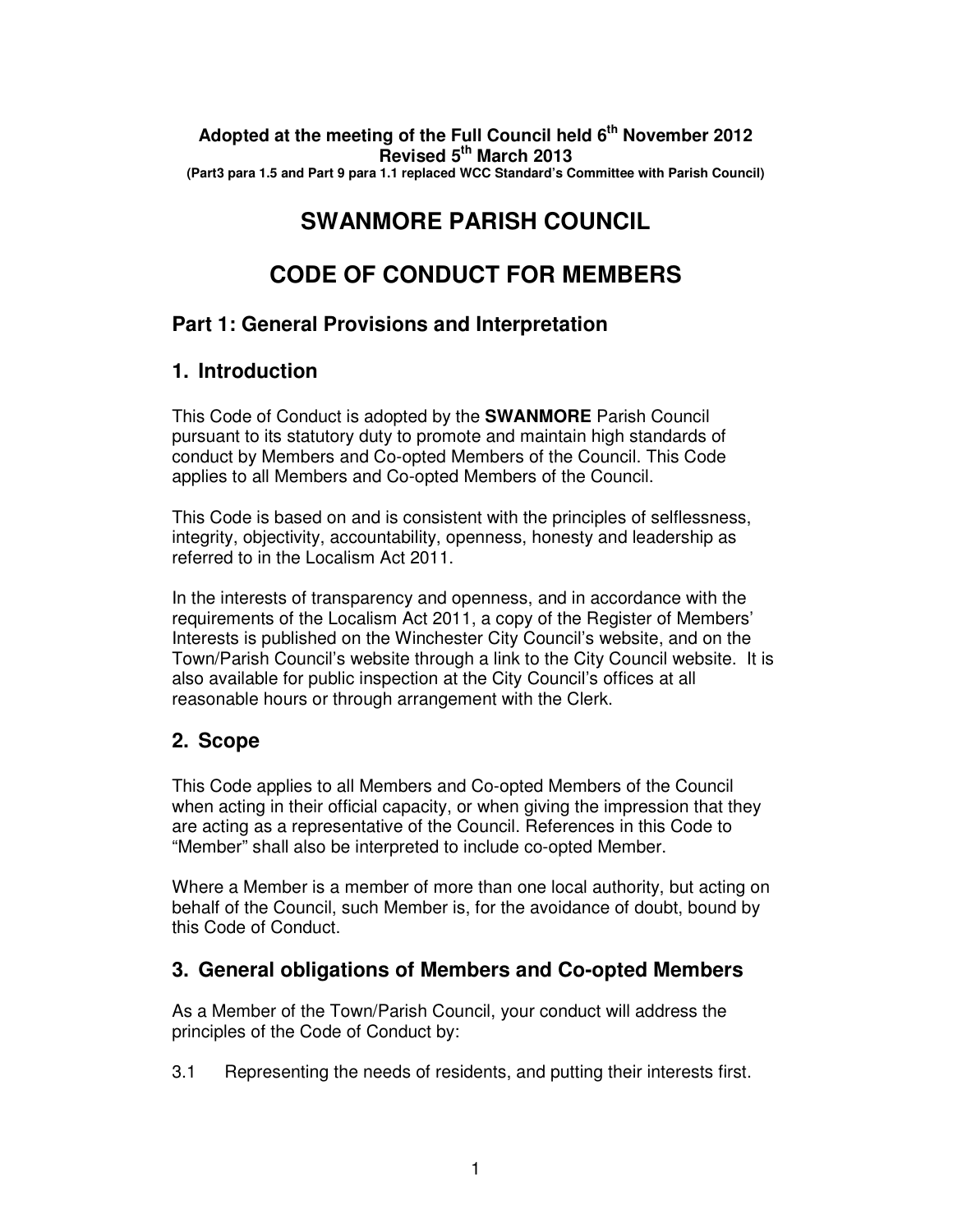- 3.2 Dealing with representations or enquiries from residents, members of communities within the administrative area of the Town/Parish Council and visitors fairly, appropriately and impartially.
- 3.3 Not allowing other pressures, including the financial interests of yourself or others connected to you, to deter you from pursuing constituents' casework, the interests of the Council's area, or the good governance of the Council in a proper manner.
- 3.4 Exercising independent judgement and not compromising your position by placing yourself under obligations to outside individuals or organisations who might seek to influence the way you perform your duties.
- 3.5 Listening to the interests of all parties, including relevant advice from statutory and other professional officers of the Council, taking all relevant information into consideration, remaining objective and making decisions on merit.
- 3.6 Being accountable for your decisions and co-operating when scrutinised internally and externally.
- 3.7 Contributing to making the Council's decision-making processes as open and transparent as possible.
- 3.8 Restricting access to information when the wider public interest, the Council's Constitution (or Standing Orders), or the law requires it.
- 3.9 Behaving in accordance with all the Council's legal obligations, alongside any requirements contained in the Council's policies, protocols and procedures relating to conduct.
- 3.10 Ensuring that when using or authorising the use by others of the resources of the Council that such resources are not used improperly for political purposes.
- 3.11 Having regard to any applicable Local Authority Code of Publicity made under the Local Government Act 1986 or otherwise.
- 3.12 Not knowingly doing anything which might cause the Council to breach any legislation.
- 3.13 Valuing your colleagues and Officers of the Council and engaging with them in an appropriate manner.
- 3.14 Always treating all people and organisations with respect and propriety.
- 3.15 Providing leadership through behaving in accordance with these principles.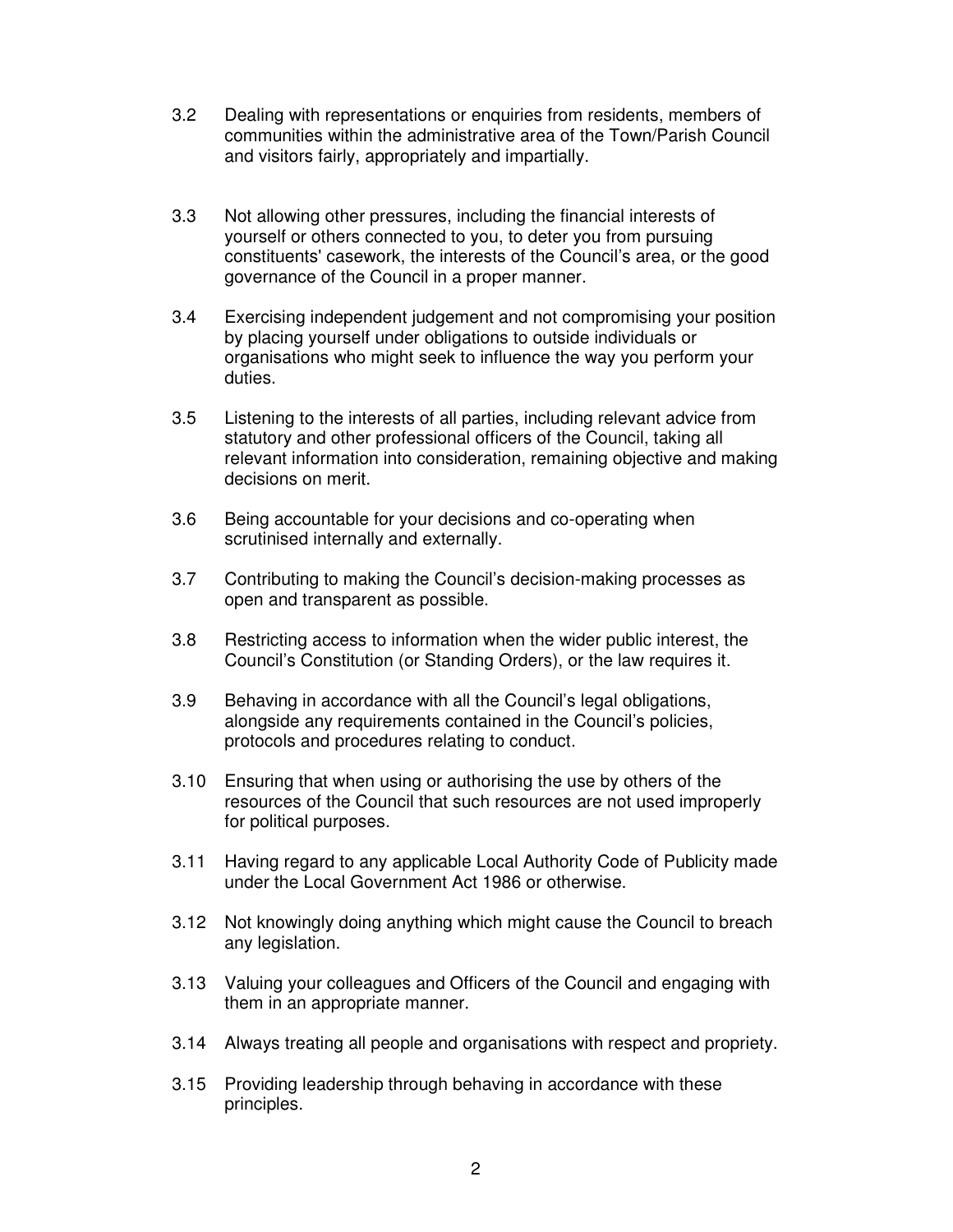## **Part 2: Disclosable Pecuniary Interests**

#### **1. Introduction**

A disclosable pecuniary interest is an interest falling within the Schedule set out at Paragraph 3 below of:

- 1.1 Yourself; or
- 1.2 Your spouse or civil partner, or someone you are living with as if you were husband and wife or civil partners, where you are aware that that other person has the interest.

#### **2. Interpretation**

In the Schedule set out at Paragraph 3 below, the following words or expressions mean as follows:

- 2.1 'the Act' means the Localism Act 2011;
- 2.2 'body in which the relevant person has a beneficial interest' means a firm in which the relevant person is a partner or a body corporate of which the relevant person is a director, or in the securities of which the relevant person has a beneficial interest;
- 2.3 'director' includes a member of the committee of management of an industrial and provident society;
- 2.4 'land' excludes an easement, servitude, interest or right in or over land which does not carry with it a right for the relevant person (alone or jointly with another) to occupy the land or to receive income;
- 2.5 'M' means a member of a relevant authority;
- 2.6 'member' includes a co-opted member;
- 2.7 'relevant authority' means the Town/Parish Council of which M is a member;
- 2.8 'relevant period' means the period of 12 months ending with the day on which M gives a notification of a disclosable pecuniary interest for the purposes of Section 30(1) or Section 31(7), as the case may be, of the Act;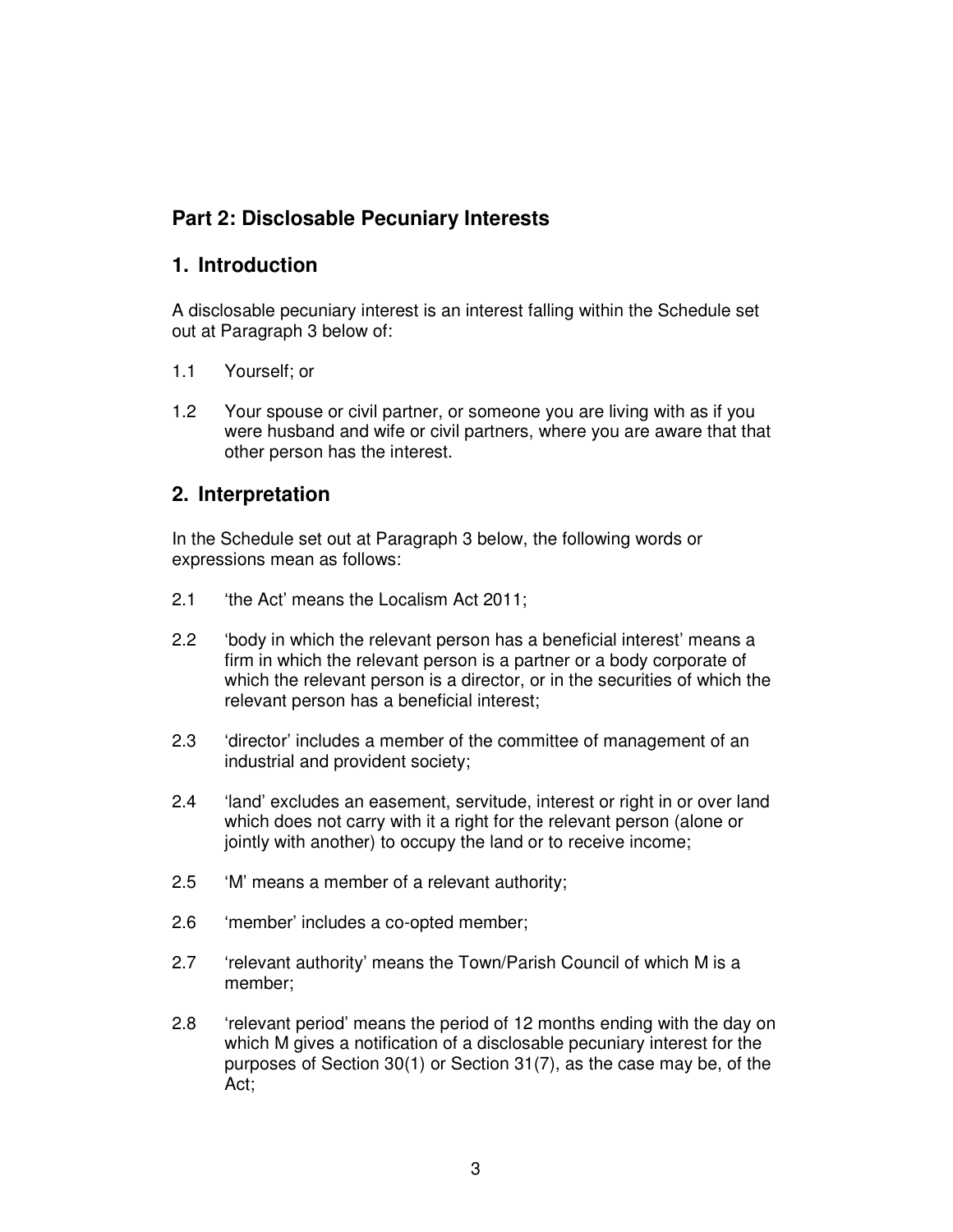2.9 'securities' means shares, debentures, debenture stock, loan stock, bonds, units of a collective investment scheme within the meaning of the Financial Services and Markets Act 2000 and other securities of any description, other than money deposited with a building society.

| Employment, office, trade profession<br>Any employment, office, trade,<br>or vocation<br>profession or vocation carried on for<br>profit or gain.<br>Any payment or provision of any other<br>Sponsorship<br>financial benefit (other than from the<br>relevant authority) made or provided<br>any expenses incurred by M in<br>carrying out duties as a member, or<br>towards the election expenses of M.<br>This includes any payment or<br>financial benefit from a trade union<br>within the meaning of the Trade<br>Union and Labour Relations<br>(Consolidation) Act 1992.<br>Contracts<br>Any contract which is made between<br>the relevant person (or a body in<br>which the relevant person has a<br>beneficial interest) and the relevant<br>authority:<br>(a) under which goods or services are<br>to be provided or works are to be<br>executed; and<br>(b) which has not been fully<br>discharged.<br>Any beneficial interest in land which is<br>Land<br>within the area of the relevant<br>authority.<br>Any licence (along or jointly with<br>Licences<br>others) to occupy land in the area of<br>the relevant authority for a month or<br>longer.<br>Any tenancy where (to M's<br>Corporate tenancies<br>knowledge):<br>(a) the landlord is the relevant<br>authority; and<br>(b) the tenant is a body in which the<br>relevant person has a beneficial | <b>Subject</b> | <b>Prescribed description</b>            |
|----------------------------------------------------------------------------------------------------------------------------------------------------------------------------------------------------------------------------------------------------------------------------------------------------------------------------------------------------------------------------------------------------------------------------------------------------------------------------------------------------------------------------------------------------------------------------------------------------------------------------------------------------------------------------------------------------------------------------------------------------------------------------------------------------------------------------------------------------------------------------------------------------------------------------------------------------------------------------------------------------------------------------------------------------------------------------------------------------------------------------------------------------------------------------------------------------------------------------------------------------------------------------------------------------------------------------------------------------------------------------|----------------|------------------------------------------|
|                                                                                                                                                                                                                                                                                                                                                                                                                                                                                                                                                                                                                                                                                                                                                                                                                                                                                                                                                                                                                                                                                                                                                                                                                                                                                                                                                                            |                |                                          |
|                                                                                                                                                                                                                                                                                                                                                                                                                                                                                                                                                                                                                                                                                                                                                                                                                                                                                                                                                                                                                                                                                                                                                                                                                                                                                                                                                                            |                | within the relevant period in respect of |
|                                                                                                                                                                                                                                                                                                                                                                                                                                                                                                                                                                                                                                                                                                                                                                                                                                                                                                                                                                                                                                                                                                                                                                                                                                                                                                                                                                            |                |                                          |
|                                                                                                                                                                                                                                                                                                                                                                                                                                                                                                                                                                                                                                                                                                                                                                                                                                                                                                                                                                                                                                                                                                                                                                                                                                                                                                                                                                            |                |                                          |
|                                                                                                                                                                                                                                                                                                                                                                                                                                                                                                                                                                                                                                                                                                                                                                                                                                                                                                                                                                                                                                                                                                                                                                                                                                                                                                                                                                            |                |                                          |
| interest.<br>Any beneficial interest in securities of<br><b>Securities</b>                                                                                                                                                                                                                                                                                                                                                                                                                                                                                                                                                                                                                                                                                                                                                                                                                                                                                                                                                                                                                                                                                                                                                                                                                                                                                                 |                |                                          |

# **3. Schedule of Disclosable Pecuniary Interests**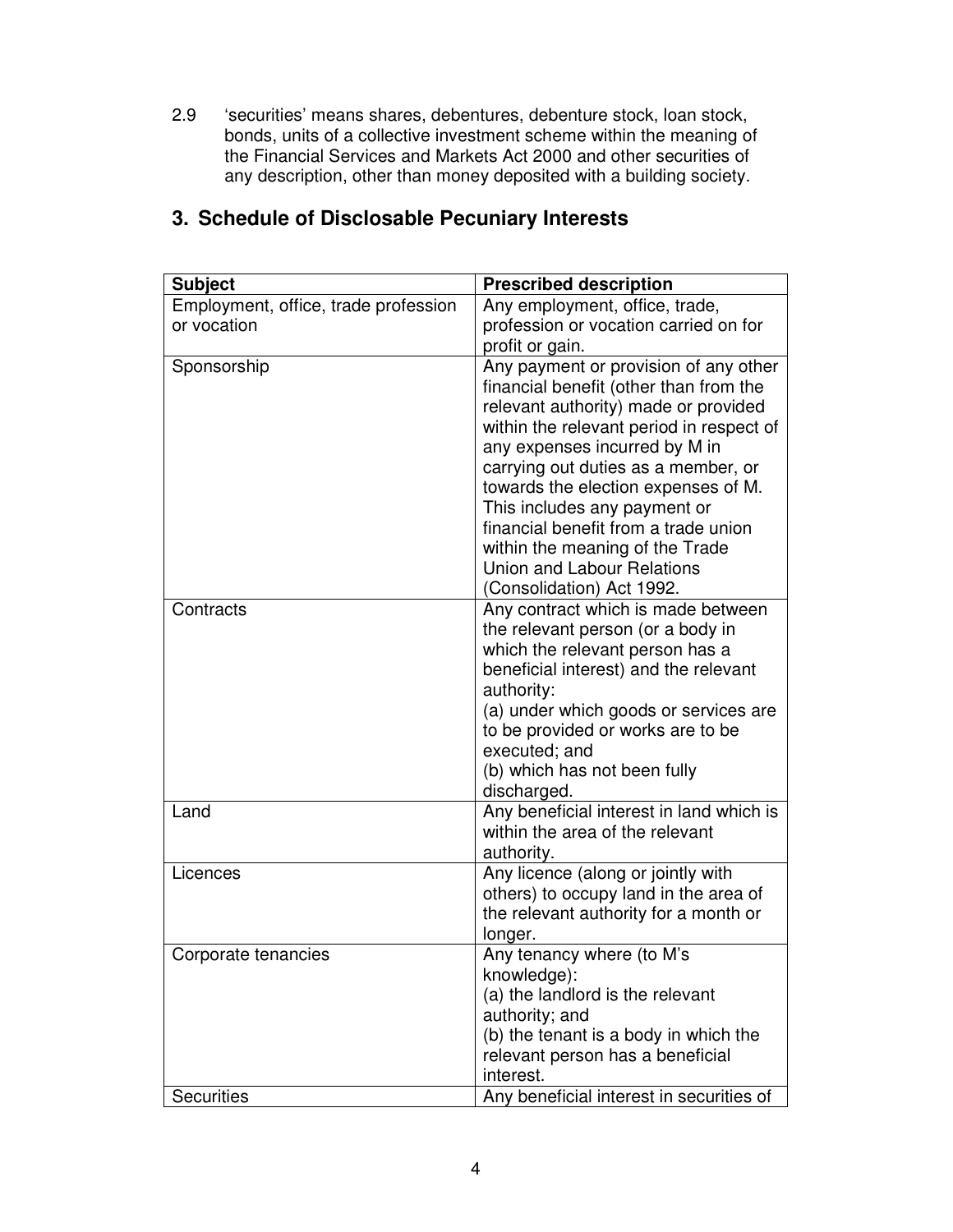| a body where:                             |
|-------------------------------------------|
| (a) that body (to M's knowledge) has      |
| a place of business or land in the        |
| area of the relevant authority; and       |
| (b) either:                               |
| (i) the total nominal value of the        |
| securities exceeds £25,000 or one         |
| hundredth of the total issued share       |
| capital of that body; or                  |
| (ii) if the share capital of that body is |
| of more than one class, the total         |
| nominal value of the shares of any        |
| one class in which the relevant           |
| person has a beneficial interest          |
| exceeds one hundredth of the total        |
| issued share capital of that class.       |
|                                           |

### **Part 3: Registration and Disclosure of Disclosable Pecuniary Interests**

# **1. Obligations**

- 1.1 You must, within 28 days of taking office as a Member or Co-opted Member of the Council, notify the Winchester City Council Monitoring Officer (through the Clerk) of any disclosable pecuniary interests as defined by regulations made by the Secretary of State (as set out at Part 2 of this Code), where the pecuniary interest is yours, your spouse's or civil partner's, or is the pecuniary interest of somebody with whom you are living with as a husband or wife, or as if you were civil partners.
- 1.2 You must also, within 28 days of becoming aware of any new disclosable pecuniary interest, or change thereto, notify the Winchester City Council Monitoring Officer (through the Clerk) of such new or changed interest.
- 1.3 If you have a disclosable pecuniary interest included on the Register of Members' Interests, you must disclose this interest at any meeting of the Council, its Committees (including joint committees and subcommittees) at which you are present. Such interest should be disclosed at the commencement of consideration of the business or when the interest becomes apparent.
- 1.4 If a disclosable pecuniary interest has not been entered onto the Council's Register of Interests, then you must also disclose the interest to any meeting of the Council, its Committees (including joint committees and sub-committees) at which you are present where you have such an interest in any matter being considered. Such interest should be disclosed at the commencement of consideration of the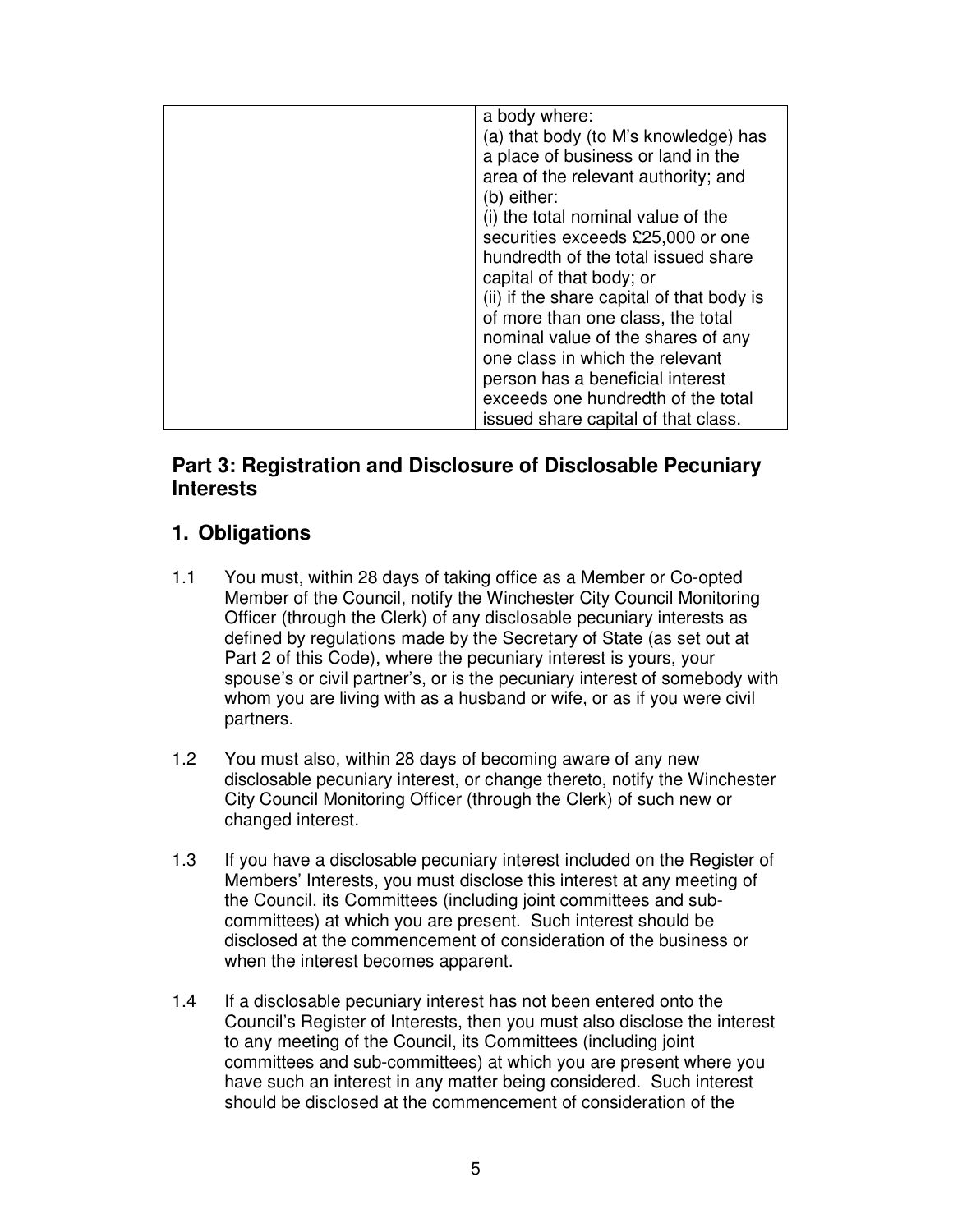business or when the interest becomes apparent. Following disclosure of a disclosable pecuniary interest not on the Council's Register or the subject of pending notification, you must notify the Winchester City Council Monitoring Officer (through the Clerk) of such interest within 28 days, beginning with the date of disclosure.

1.5 Unless a dispensation has been granted by the Parish Council, you may not participate in any discussion of, vote on, or discharge any function related to any matter in which you have a disclosable pecuniary interest. You must as soon as it becomes apparent that you have such an interest withdraw from the room where the meeting considering the business is being held, and must not seek improperly to influence a decision about that business.

### **Part 4: Registration of Gifts and Hospitality**

1. You must, within 28 days of receipt, notify the Winchester City Council Monitoring Officer (through the Clerk) of any gift or hospitality you receive, if such gift or hospitality has an estimated value of at least £50.

#### **Part 5: Non Pecuniary Interests – Personal and Prejudicial Interests**

- 1. Without prejudice to requirements contained at Part 3 of this Code in respect of the registration and disclosure of pecuniary interests, this Code requires that other non-pecuniary interests may still need to be declared and may affect participation in the business of the Council.
- 2. A declaration needs to be made in respect of personal interests for reasons of openness and transparency.
- 3. If that personal interest is also a prejudicial interest then there may be a conflict of interest which prevents the Member from participating in the decision.
- 4. For the avoidance of doubt, the statutory requirements in respect of disclosable pecuniary interests, take precedence and apply in place of the Council's additional requirements in the Code for personal and prejudicial interests.

#### **Part 6: Personal interests**

- 1. You have a personal interest in the business of the Council when it relates to or is likely to affect:
- 1.1 any body of which you are a member or in a position of general control or management, and to which you are appointed or nominated by the Council.
- 1.2 any body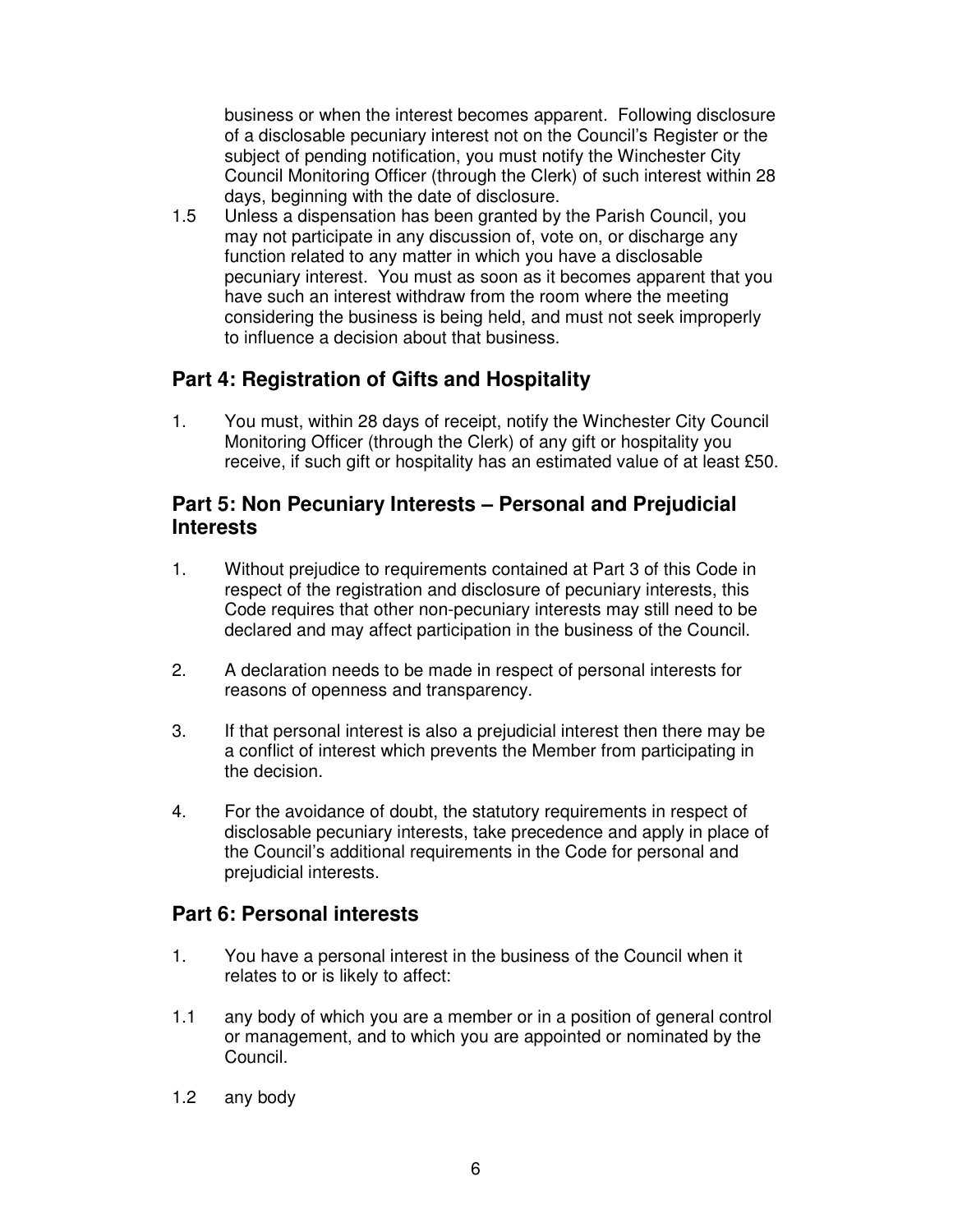- (a) exercising functions of a public nature;
- (b) directed to charitable purposes; or
- (c) one of whose principal purposes includes the influence of public opinion or policy (including any political party or trade union);

 of which you are a member or in a position of general control or management

- 1.3 any employment or business carried on by you other than for profit or gain;
- 1.4 any person or body who employs you, or who has appointed you, other than for profit or gain;
- 1.5 the interests of any person from whom you have received a gift or hospitality with an estimated value of at least £50 in the last three years;
- 2. You also have a personal interest in the business of the Council when a decision in relation to that business might reasonably be regarded as affecting your well-being or financial position, or the well-being or financial position of a relevant person (as defined at paragraph 3) below, to a greater extent than the majority of other council tax payers, ratepayers or inhabitants of the electoral ward within the administrative area of the Council affected by the decision;
- 3. In Paragraph 2, a "relevant person" is:
- 3.1 your spouse or civil partner, or someone you are living with as if you were husband and wife or civil partners, where you are aware that that other person has the interest; or
- 3.2 another member of your family, or any person with whom you have a close association, where you are aware that that other person has the interest; or
- 3.3 any person or body who employs or has appointed such persons, any firm in which they are a partner, or any company of which they are directors; or
- 3.4 any person or body in whom to the Member's knowledge such persons have a beneficial interest in a class of securities exceeding the nominal value of £25,000: or
- 3.5 any body of a type described in paragraph 1.1 or 1.2 above.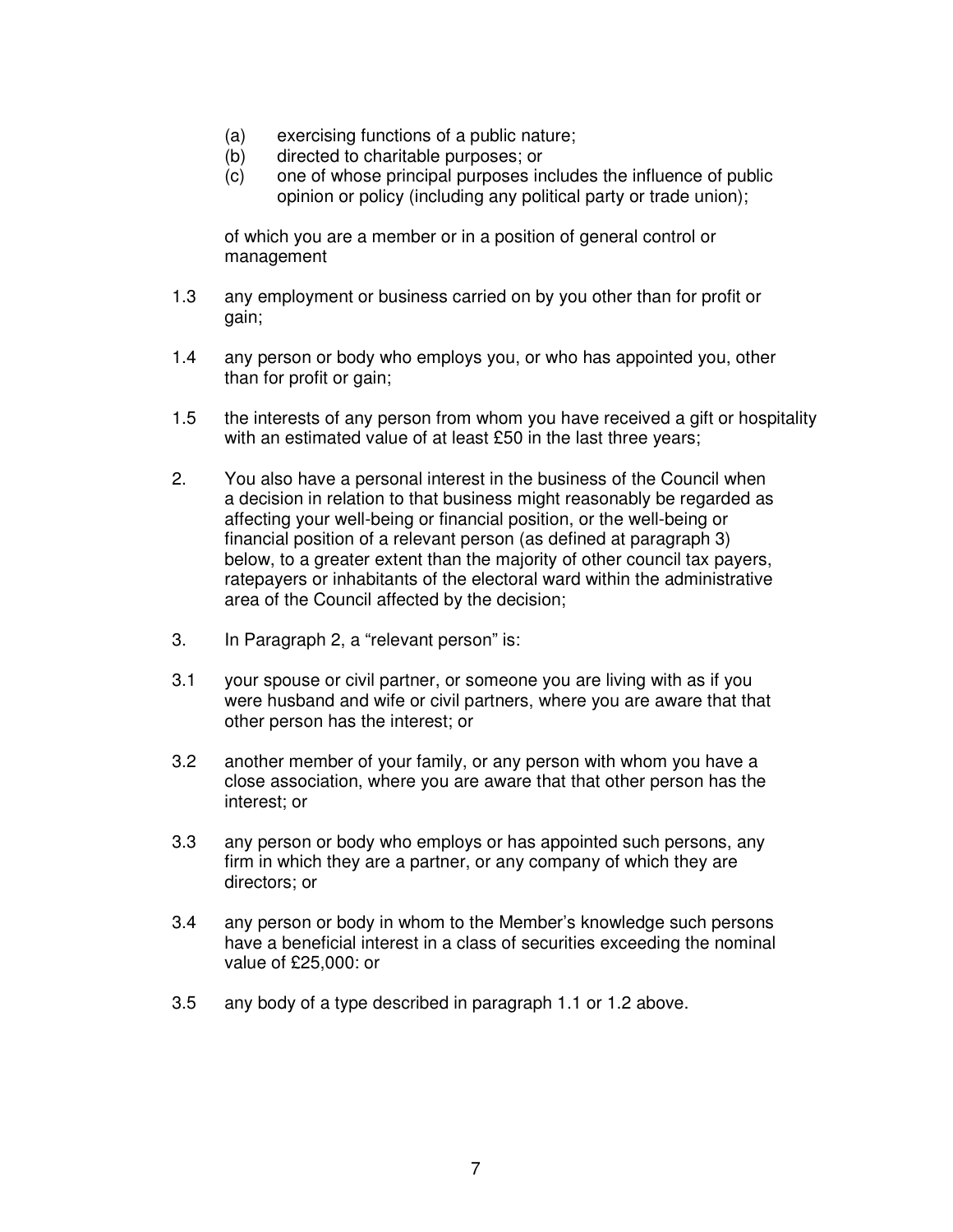### **Part 7: Disclosure of Personal Interests**

- 1.1 Subject to paragraphs 1.2 and 1.3 below, where you have a personal interest in any business of the Council you must disclose this interest at any meeting of the Council, its Committees (including joint committees and sub-committees) at which you are present. Such interest should be disclosed at the commencement of consideration of the business or when the interest becomes apparent.
- 1.2 Where you have a personal interest in any business of the Council which relates to or is likely to affect a person described in Part 6 paragraphs 1.1 or 1.2 (a) above, you need only disclose to the meeting the existence and nature of that interest when you address the meeting on that business.
- 1.3 The requirement to declare a personal interest only applies where you are aware or ought reasonably to be aware of the existence of the personal interest.

### **Part 8: Prejudicial Interests**

#### **1. Definition of Prejudicial Interest**.

 Subject to paragraph 2 below, where you have a personal interest in any business of the Council, you also have a prejudicial interest in that business when the interest is one which a member of the public with knowledge of the relevant facts would reasonably regard as so significant that it is likely to prejudice your judgement of the public interest.

#### **2. Limitation on extent of prejudicial interests**

- 2.1 You do not have a prejudicial interest in any business of the Council where that business does not affect your financial position, or the financial position of a body or relevant person as described in Part 6 of this Code; or
- 2.2 does not relate to the determining of any approval, consent, licence, permission or registration in relation to you or a body or relevant person as described in Part 6 of this Code; or
- 2.3 relates to the functions of the Council in respect of
	- (a) an allowance, payment or indemnity given to members;
	- (b) any ceremonial honour given to Members; and
	- (c) setting council tax or a precept under the Local Government Finance Act 1992.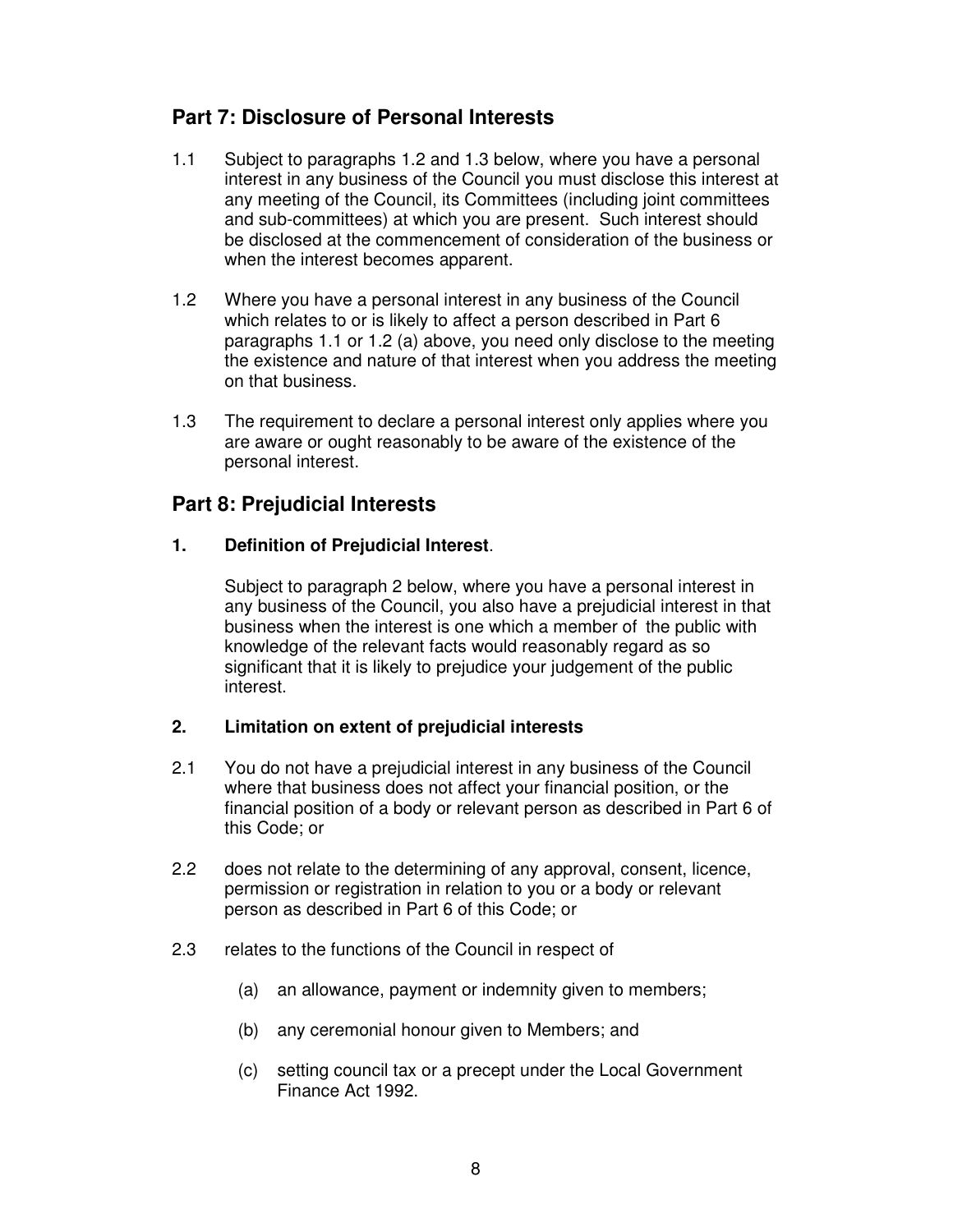### **Part 9: Effect of Prejudicial Interests on Participation**

- 1.1 Unless a dispensation has been granted by the Parish Council, you may not participate in any discussion of, vote on, or discharge any function related to any matter in which you have a prejudicial interest (as set out at Part 7 of this Code), and must as soon as it becomes apparent that you have such an interest (save for in circumstances set out at paragraph 2.2 below) withdraw from the room where the meeting considering the business is being held, and must not seek improperly to influence a decision about that business.
- 1.2 Without prejudice to paragraph 1.1 above, where you have a prejudicial interest in any business of the Council you may, not withstanding such prejudicial interest, attend such meeting for the purpose of making representations, answering questions or giving evidence relating to such business, provided members of the public are also allowed to attend the meeting for the same purpose, whether under a statutory right or otherwise.
- 1.3 For the avoidance of doubt the procedure in paragraph 2.2 above cannot be used by the member where the interest comes within the statutory definition of a disclosable pecuniary interest.
- 1.4 In any case where paragraph 1.2 above applies, you must withdraw from the room immediately after making representations, answering questions, or giving evidence.

### **Part 10: Sensitive Information**

- 1.1 A sensitive interest is described in the Localism Act 2011 as a member or co-opted member of the Council having an interest, and the nature of the interest being such that the member or co-opted member, and Winchester City Council's Monitoring Officer, considers that disclosure of the details of the interest could lead to the member or co-opted member, or a person connected with them, being subject to violence and intimidation. Applications should be made through the Clerk.
- 1.2 A sensitive disclosable pecuniary interest or a change to such an interest need not be included on the Register of Members' Interests, but you may state that there is an interest the details of which are withheld under S32 Localism Act 2011.
- 1.3 Within 28 days of becoming aware of any change of circumstances which means that information excluded under paragraph 1.2 is no longer sensitive information, you shall notify the Winchester City Council Monitoring Officer (through the Clerk) asking that the information be included in the Register of Members' Interests.